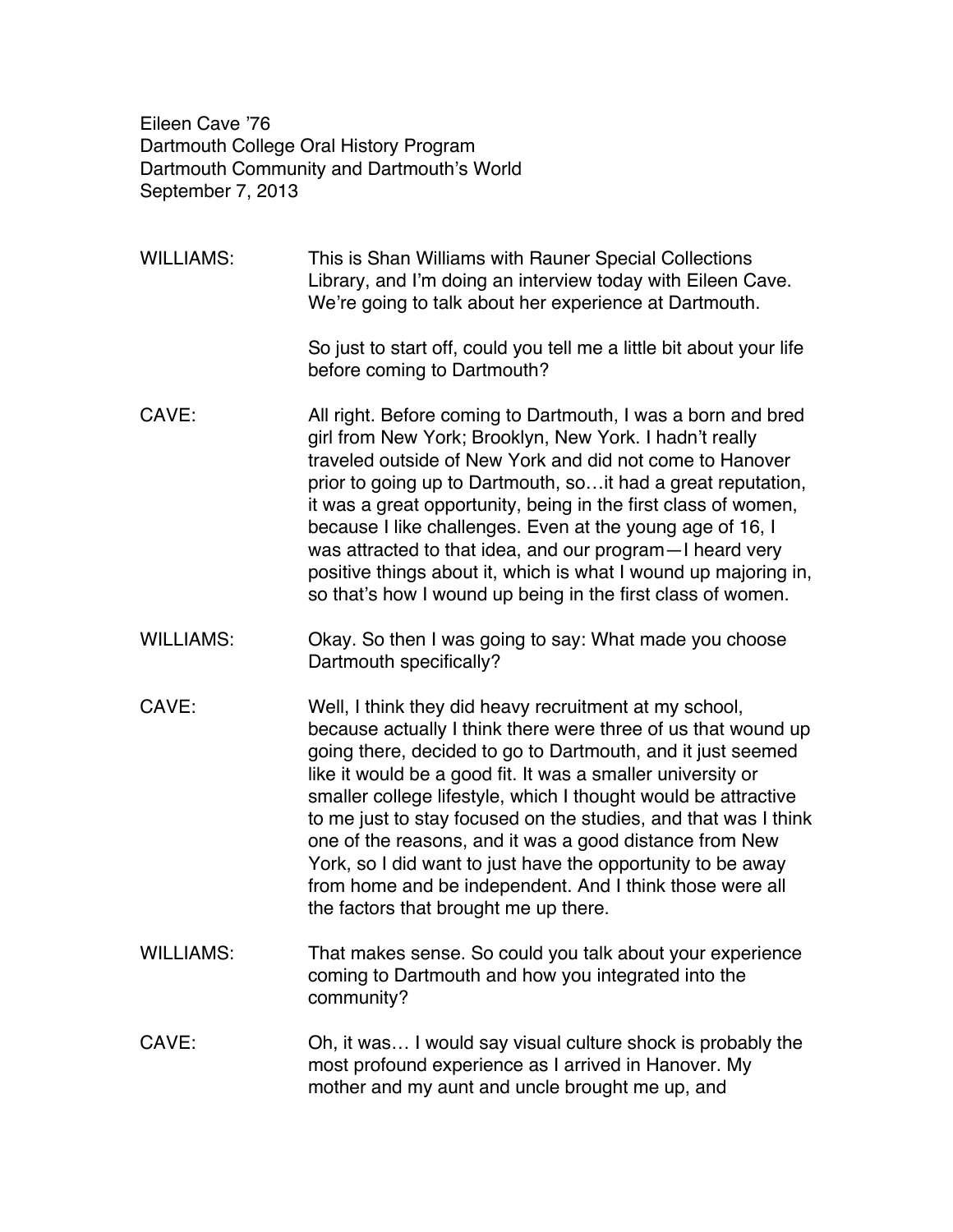basically—you know, they knew it was a co-ed dorm in Choates, but when she saw a guy come out of the male dorm with just a towel wrapped around him, she looked at my uncle and said, "If I don't leave now, I'll be taking her back with me."

- WILLIAMS: [Laughs.]
- CAVE: So they just hugged me and got in the car and left the bags and drove off.

WILLIAMS: [Laughs.]

CAVE: So that was how my experience began, but—and then I had an incident—as we just landed on campus, asking for directions, the Smitty twins, Ronald and Donald Smith, were in a car with sombreros on, and so it was—it struck me as being a very diverse community. I think that was one of the things that hit me straight off. Coming from Brooklyn, New York, it is very much a culture shock and a contrast, so that took some adjusting to.

> On the negative side, the first time somebody used the nword was when we were coming out of the movie theater in Hanover, and a car went by. That was a kind of jarring experience because I wasn't expecting it, but it— really, I think the way I would look at Dartmouth is to say it was a microcosm of the real world, and you began to appreciate that, I think, after you left. But it was an adjustment to get through in the beginning, and then also the ten to one ratio of men to women, because that was—[Laughter.] That was an interesting adjustment, an interesting environment. I want to say it spoiled me for life, but—

WILLIAMS: [Laughs.]

CAVE: —but it just had its own challenges to handle and to manage. I think what it did for me on the positive side was—in business—and I've had several different careers in the aviation industry, in marketing and now in teaching, and always I was outspoken, but I think the confidence to feel that you can express yourself so you can advocate, you can be relentless and confident in what you do as a strategic thinker or somebody who is initiating things in business and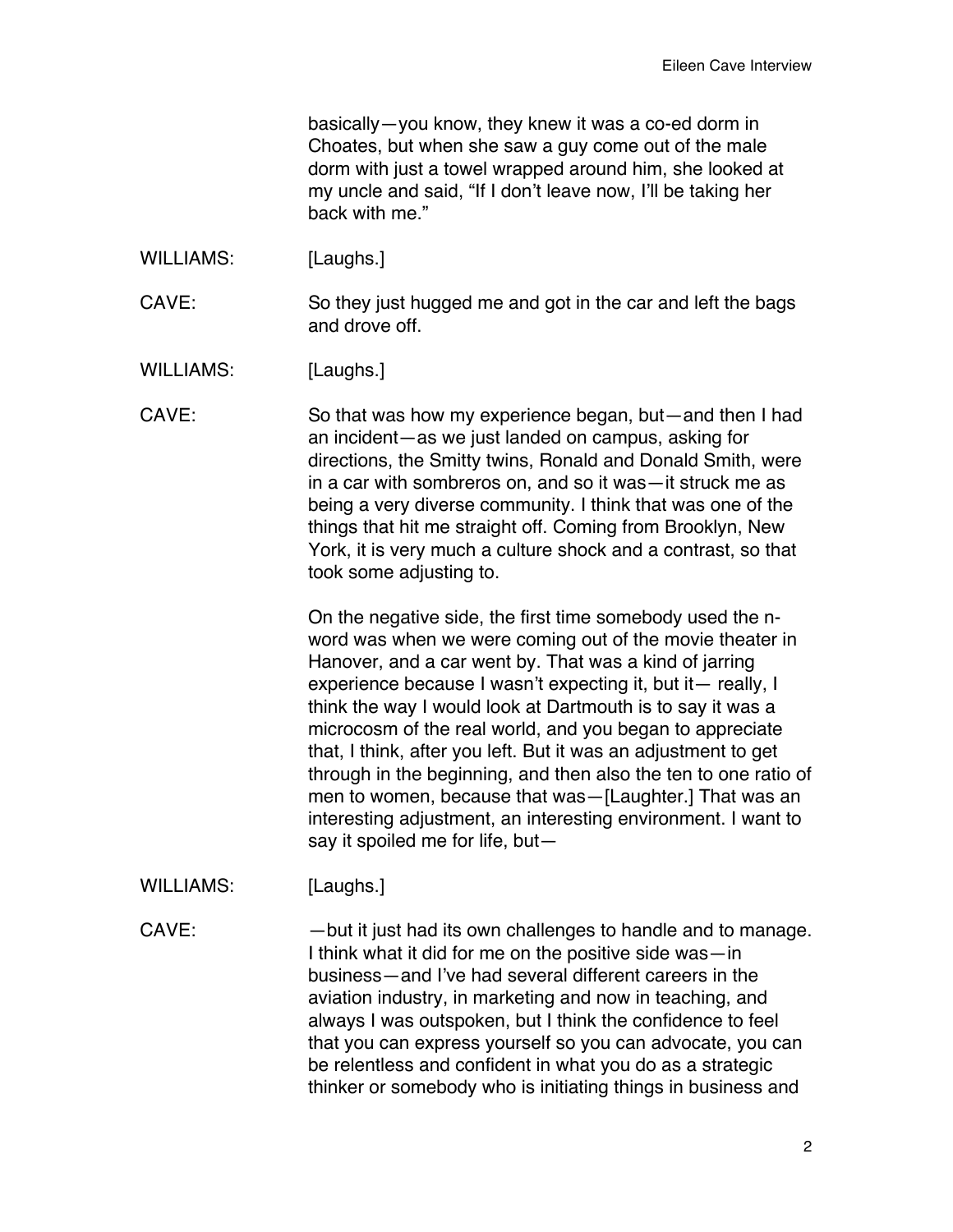not feel that there's a certain role that you have to play as a woman. That never entered my mind because I think that experience that young made me feel very comfortable feeling passionate about things and changing my mind or deciding to go in a totally different direction that was not related to this career path. So I think it's also had an effect as I became a parent and wanted to instill those same values emphasizing the importance of a quality education, and giving my children access to the same—

- WILLIAMS: Yeah.
- CAVE: —to things that would broaden their knowledge and experiences.
- WILLIAMS: Yeah. Had you considered a woman's college?
- CAVE: Interviewed at Smith, and I remember the woman saying to me after she asked me where else I had interviewed—she said, "Well, we need not have this discussion because I'm sure you'll wind up going to Dartmouth."
- WILLIAMS: [Laughs.]
- CAVE: And I thought, *Wow, that was kind of interesting.* But I just didn't think that that was the experience I wanted. That's where my mother wanted me to go. [Chuckles.] But I chose Dartmouth. I just said, *No, I just think this is it. You know, it's waaay up there.* [Laughter.] *And I just know that it will be*—I just had a feeling it was just going to be more interesting.

Also my roommate in college—she went to my high school. And so I said, *I will know somebody up there*, and that also helped to influence my decision.

- WILLIAMS: Yeah. So were there any kinds of things from your upbringing or your early life that you would say impacted your sense of community at Dartmouth?
- CAVE: I would say that in the '70s, as you look and think back about the music, the politics of that time,—I wouldn't exactly say I was a militant, but I think that the pride in black culture and black heritage was very clear. So when I got up there and got into the life as a freshman, it was interesting because I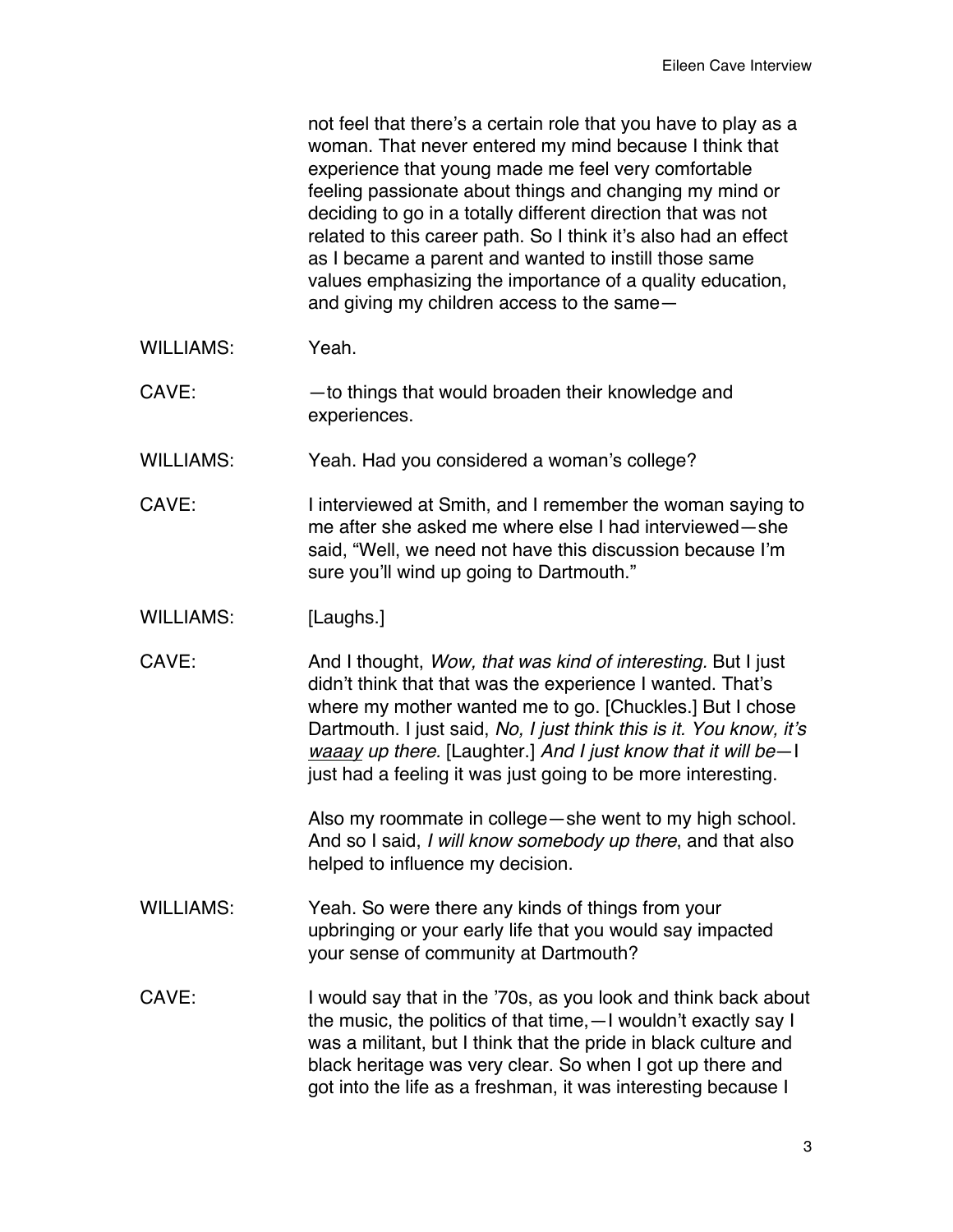think that was also the year that the Black Alumni of Dartmouth organization first formed. Then I wound up running—and I was the female president of the African-American Society, the Aam.

So I was finding my place and my voice, and then also dealing with the fact that while some brothers embraced my philosophy and supported me because they had a more evolved sense of the role of women, there were still brothers who weren't quite ready to see a woman in charge, particularly when they were recruited to go to an all-male school. The issue of when coeducation would come or not come confronted me as the first class of women matriculated at Dartmouth. Then—there was also the concern that they had that once the women arrived—not the women that they found road-tripping or had relationships with from other schools—that this would be a very divisive factor in the black community.

- WILLIAMS: Mmm.
- CAVE: We also dealt with the issue of the fraternities and the sororities within the black community. There was some of the faculty that felt, well, to support those forming on campus would form a divisive concern among the black population, whereas, for a lot of us, who came from communities where you had three or four black fraternities and sororities on campus, it was an important part of the college experience. Your uncle might have been an Alpha and your brother might have been a Kappa, and so you were aware of them, and to that extent, there was a different thought about, well, of course, you would want see that up there.
- WILLIAMS: Right.
- CAVE: So those were all very interesting dynamics at play, and I think it pulled at the sense of community. But I think that the friendships that formed were stronger than the pulls.
- WILLIAMS: Okay. So then, I guess, maybe for clarification, could you define exactly what you think maybe the principles of community are, you know, in regards to kind of Dartmouth life, and then how do people identify with those?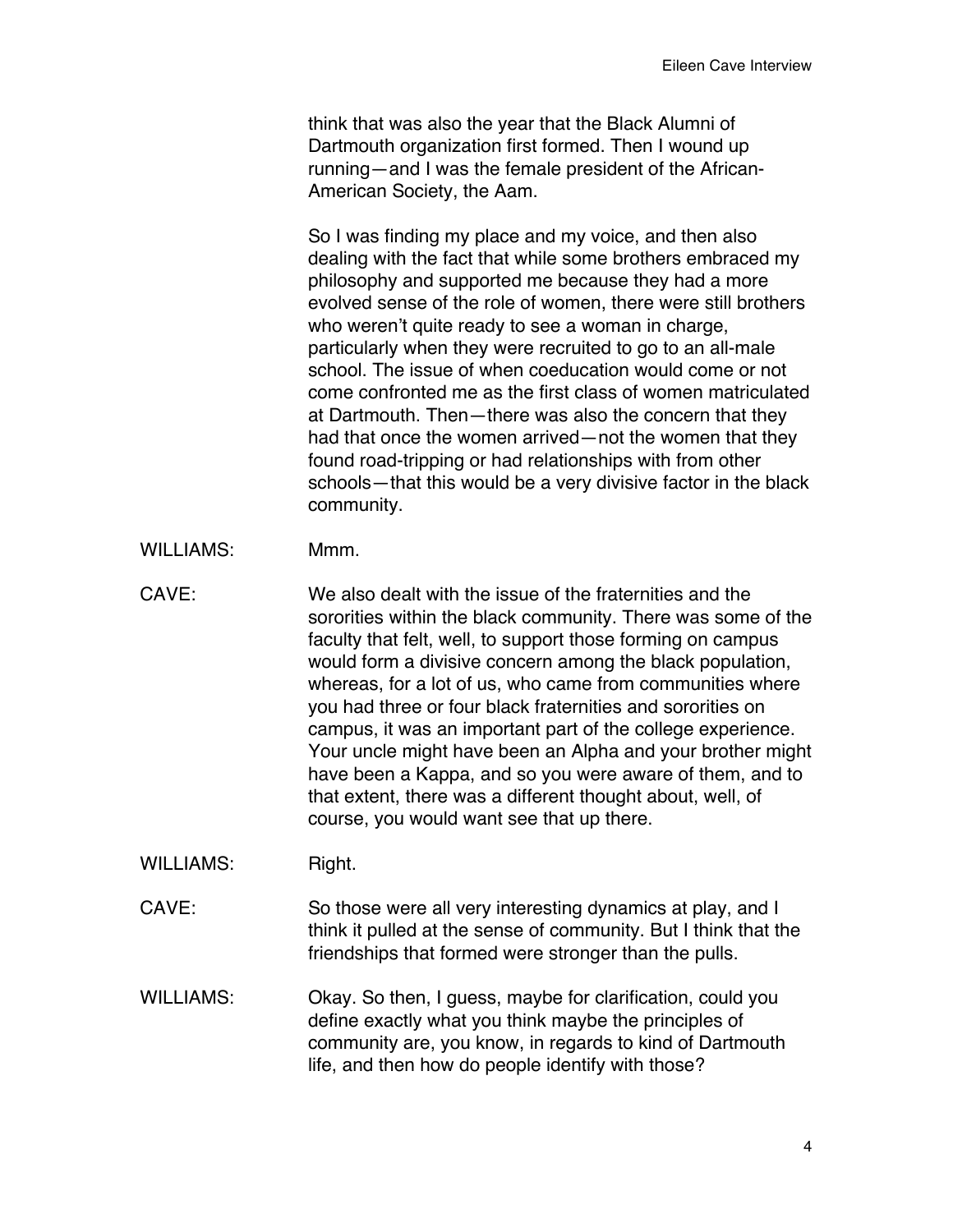| CAVE:<br>I think that the sense of community I got was so important-I<br>mean, you're there for an education, but what education<br>means and how broad it can be - these were the real life<br>lessons. I think that the sense of community came from the<br>friendships and the relationships that help to support those<br>efforts to get that quality education, to experience the<br>programs and the opportunities and to also look at how do<br>you take what that community has given you and then go<br>back to your community and remain fluid as you travel<br>between the two. That was a process that for those four<br>years also was happening, you were away, and then you<br>were coming back. You had relationships form with the<br>people that you met at Dartmouth and you had relationships<br>at hone, and you were always trying to integrate those two<br>worlds. |  |
|--------------------------------------------------------------------------------------------------------------------------------------------------------------------------------------------------------------------------------------------------------------------------------------------------------------------------------------------------------------------------------------------------------------------------------------------------------------------------------------------------------------------------------------------------------------------------------------------------------------------------------------------------------------------------------------------------------------------------------------------------------------------------------------------------------------------------------------------------------------------------------------------|--|
|--------------------------------------------------------------------------------------------------------------------------------------------------------------------------------------------------------------------------------------------------------------------------------------------------------------------------------------------------------------------------------------------------------------------------------------------------------------------------------------------------------------------------------------------------------------------------------------------------------------------------------------------------------------------------------------------------------------------------------------------------------------------------------------------------------------------------------------------------------------------------------------------|--|

I wound up going to UCSD for the fall term of my senior year, so I experienced that off-campus program. And it was very interesting because of the Dartmouth brothers that had gone out there before me that [chuckles]—you know, they had made their own impressions—had their own experiences and a reputation that had preceded my arrival at UCSD, and I travelled there by myself, intentionally.

WILLIAMS: [Laughs.] Uh-huh.

CAVE: That was a very positive experience as well for me, going out and experiencing southern California.

> So I had intentionally planned to be away from Dartmouth my entire senior year, I was an intern at PACE Institute at Cook County Jail in Chicago. That was a Dartmouth program where you tutored inmates. I have to say that was—

WILLIAMS: [Laughs.]

CAVE: —an experience in itself as well. I didn't have my phone number listed in the phone book for about two years [laughs], but [laughter] it was a reality check.

WILLIAMS: Mm-hm.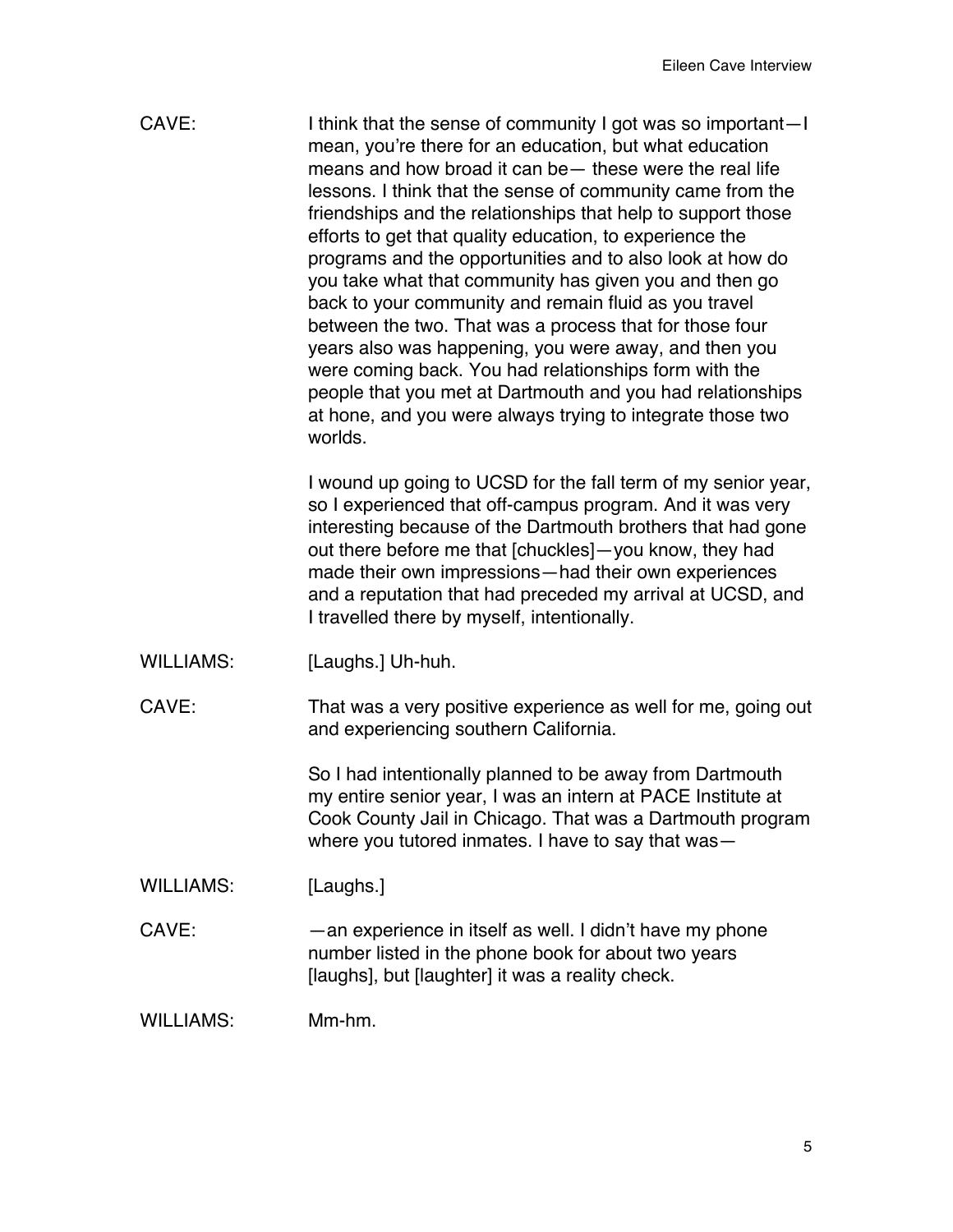- CAVE: And I think that's what Dartmouth did well: It provided you with connections from the school community back to your community—that sustained you, anchored you.
- WILLIAMS: So, then, would it be possible that you could talk a little bit about maybe how your sense of Dartmouth community maybe changed or evolved kind of in contrast with your away terms?
- CAVE: Okay. I would say that probably—when I traveled, or in the programs away from Dartmouth, you began to look at Dartmouth and your experience there a little bit differently. Dartmouth has always had issues that were happening on campus—you know, with *The Dartmouth Review* and just the things that were happening related to adjusting to coeducation, so you would have that going on. You would have the reaction of people focusing on the conflicts outside the community saying, "Oh, you know, this is what's going on there."

And I think that's what helped me to really learn how to put things into perspective. You have to look at the situation not just from the view of living in it, being in a community, but also stepping back and looking at it from the outside.

WILLIAMS: Right.

CAVE: I think that that ability to be more objective but still be passionate about something while figuring it all out, that was my life lesson. Asking myself *Well, what's my position, and what's the rationale behind it? Is it valid? And do I need more information?* I learned the process of strategic thinking, and how important it is for me to become part *of* something that is a worthwhile cause to support. While I was a student at Dartmouth, we faced the issues of institutional racism, and presented this report (Institutional Racism and Student Life at Dartmouth College) authored by Judith Redding '76, Monica Hargrove '76 and myself. When we started talking about that experience, it magnified how the small Dartmouth community was representative of the outside world.

> Coming from New York, I was used to facing and dealing with tough situations, but it was different when confined to a small college campus. There were many things you were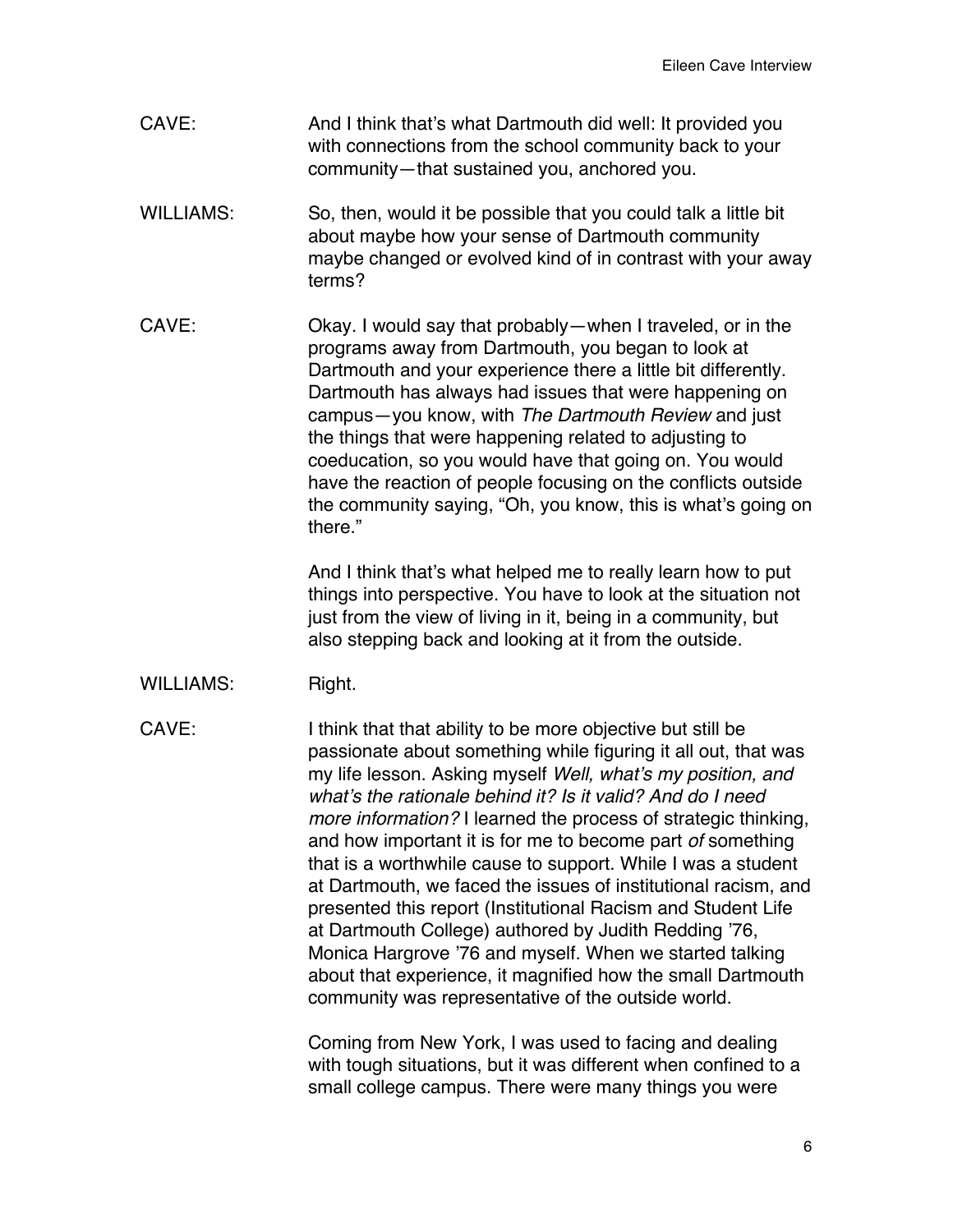used to dealing with, the politics and social issues going on, and activism in the black community Then you come to Hanover and the issue of discrimination seemed to be magnified, whether it was in the classes or experiences that faculty or students were having, particularly the brothers playing sports would tell us about. So that was what led us to the point where we said, "Okay, we have to write this report. We have to document it and address it with the college administration. It just seemed the right and necessary thing to do."

WILLIAMS: Right.

CAVE: So that experience, and having the protest on the steps of Baker Library. We were very young doing this but not really thinking about, *Well, are there going to be consequences or ramifications?* We were living in the now, and this was the minute we had to express ourselves. So there's always going to be a connection to the students at Dartmouth, I feel, when I hear there are similar issues back on campus. It was disturbing and very moving when I went back to campus for the reunion last October, to hear the sisters talking about the issues of disrespect they were experiencing, along with the fractionalization of community that was occurring. And it was almost sad in a way, because you were hoping to hear that there was progression and change in a positive manner four decades later. But then you are reminded that, you within every phase or every decade there are always issues that will be there, and the question is how, as alumni, do we support these students, how do we become engaged, how do we reach out? But it was a very stirring—I found myself almost rising out of my seat with a Brooklyn-like motherly instinct: Well, "Who called you *what*?"

WILLIAMS: [Laughs.]

CAVE: "They called you *what* when you passed by?"

WILLIAMS: [Laughs.]

CAVE: And so —

WILLIAMS: [Laughs.] "Let me find out."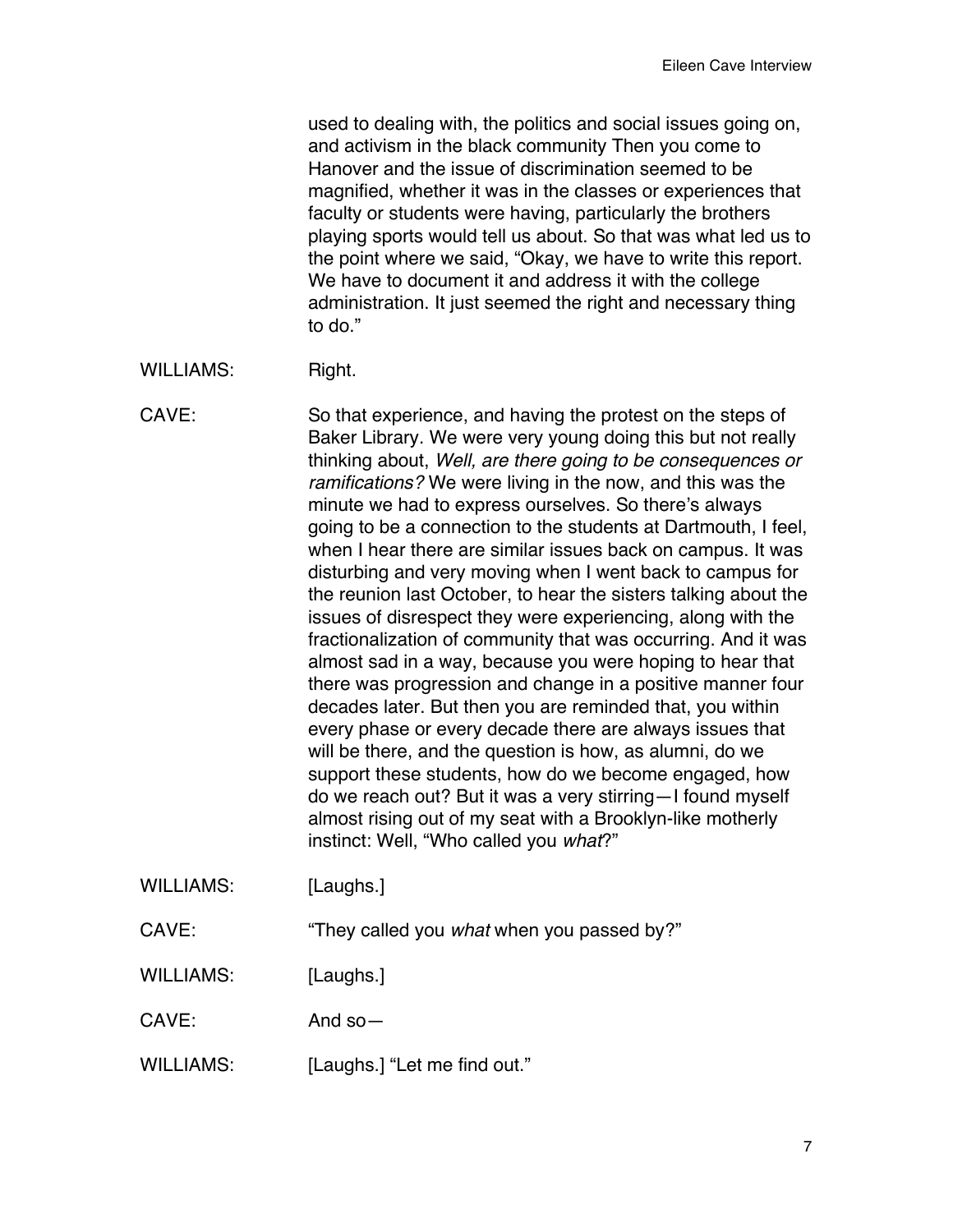- CAVE: Exactly, you know. It's that same feeling—when we were there, whether as the first class of women to experience the outrage, or sharing it with the undergraduates now. Knowing "Well, we still have some responsibility. What are we going to do? What can we do?" Several of us talked about some of the issues and the things that we had learned last October, and I'm not sure that we've moved forward doing anything at this point, but it was an important sense of reconnection.
- WILLIAMS: Mm-hm, mm-hm.
- CAVE: It was a point of reconnection. I think that that's what community is. Community means that even when you're no longer physically in a location— you are still part of that community. I think what I've learned is that community is something that you experience for the extent of your lifetime, experience that you take, depending on how strong or intense the experience is.
- WILLIAMS: Mm-hm, mm-hm. So, then, would you say that your relationship with Dartmouth has evolved and changed now that you're away from it?
- CAVE: Yes. Absolutely. And it's interesting because I have two sons. One, was applying to colleges last year, and the younger one is applying this year. The older one, because of what he was interested in—Dartmouth was not a fit. But the younger one actually came to me and said, "Mom, I want to apply to Dartmouth. He's a great artist and also interested in economics—," and, of course, we have gotten the admissions office literature and I've done alumni recruitment, and applicant interviews over the years. But his father went to Harvard. I went to Dartmouth. Within the family there is always that— [Laughter.] It was always that standing school rivalry and competitiveness.
- WILLIAMS: I can imagine.

CAVE: So at one point we said, "Well, here's how we'll compromise: They won't go to either of our schools." But my son made the right choice.

WILLIAMS: [Laughs.] At the time.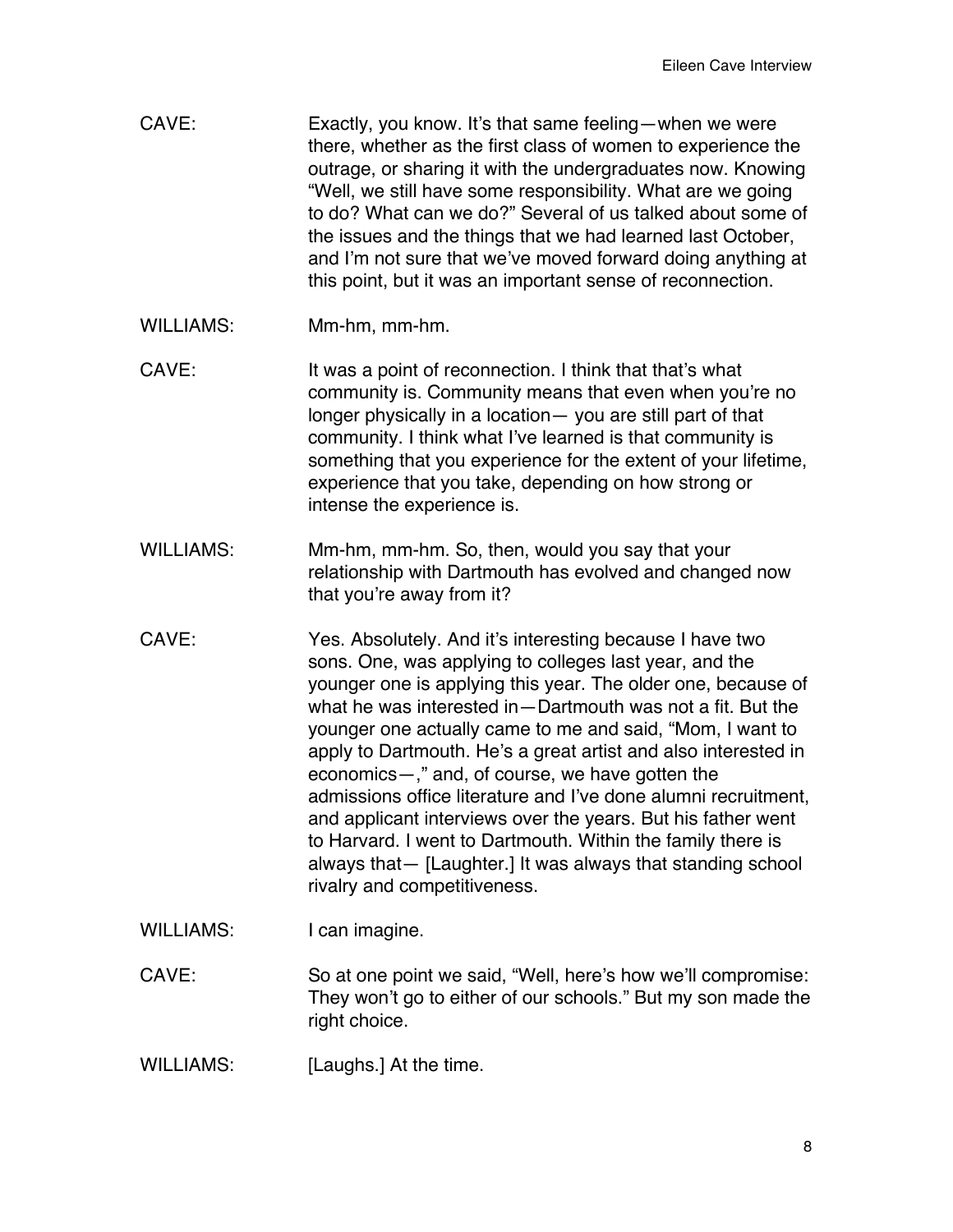| CAVE:            | So in retrospect, I would say it has changed in that I feel<br>more of a sense of responsibility as an alumna to stay<br>connected and to attend the reunion events like this kind of a<br>thing. You know, I am not an active member of the<br>Dartmouth Club, and I think that part of it is that my true<br>community when I was up there was really within the black<br>community. I did not really connect to the broader college<br>community much. Now, at this point in life and my profession<br>it's different, and so I guess we all seek a level of comfort,<br>and mine was, to me, was indicative of the '70s. But now by<br>serving my community, I'm in the Gateway Arts District of<br>Prince George's County, MD working as an art teacher and<br>artist, I know a much deeper sense of community. The ability<br>to feel comfortable advocating and fighting for change, to<br>remain active, I have broadened my sense of community as I<br>matured. That's really-well I credit the Dartmouth<br>experience for that growth. |
|------------------|---------------------------------------------------------------------------------------------------------------------------------------------------------------------------------------------------------------------------------------------------------------------------------------------------------------------------------------------------------------------------------------------------------------------------------------------------------------------------------------------------------------------------------------------------------------------------------------------------------------------------------------------------------------------------------------------------------------------------------------------------------------------------------------------------------------------------------------------------------------------------------------------------------------------------------------------------------------------------------------------------------------------------------------------------|
| <b>WILLIAMS:</b> | Mm-hm. Absolutely. And so, then, I wanted to kind of tease<br>out this idea of community that you started talking about a<br>little bit, and so would you say that over time—like, within<br>your Dartmouth experience maybe from, you know,<br>freshman year to senior year-did that idea of community<br>change at all? Or did it evolve or, you know, shift in any<br>way?                                                                                                                                                                                                                                                                                                                                                                                                                                                                                                                                                                                                                                                                     |
| CAVE:            | I think that during the experience of being an undergraduate<br>student, it was pretty consistent. It was all about going to<br>class, then I had a work-study job, it was also about<br>spending time in the art studio, and the rest of the time was<br>spent studying. Of course another large part was being part<br>of the social network of life and identifying myself as an<br>African-American student. That was really the thread, and it<br>stayed pretty consistent throughout my life. Even when<br>traveling and participating in off-campus programs, it was<br>pretty consistent.<br>But then when you enter your professional life, that's when                                                                                                                                                                                                                                                                                                                                                                                  |
|                  | you reconnect back into the real world. That's when having<br>the Dartmouth alumni network to help with job interviews,                                                                                                                                                                                                                                                                                                                                                                                                                                                                                                                                                                                                                                                                                                                                                                                                                                                                                                                           |

that's when you appreciate the power of the alumni network. As soon as you said, "I went to Dartmouth," it had advantages. It didn't matter "Well, you were the first class of women. I wasn't for coeducation." What was important was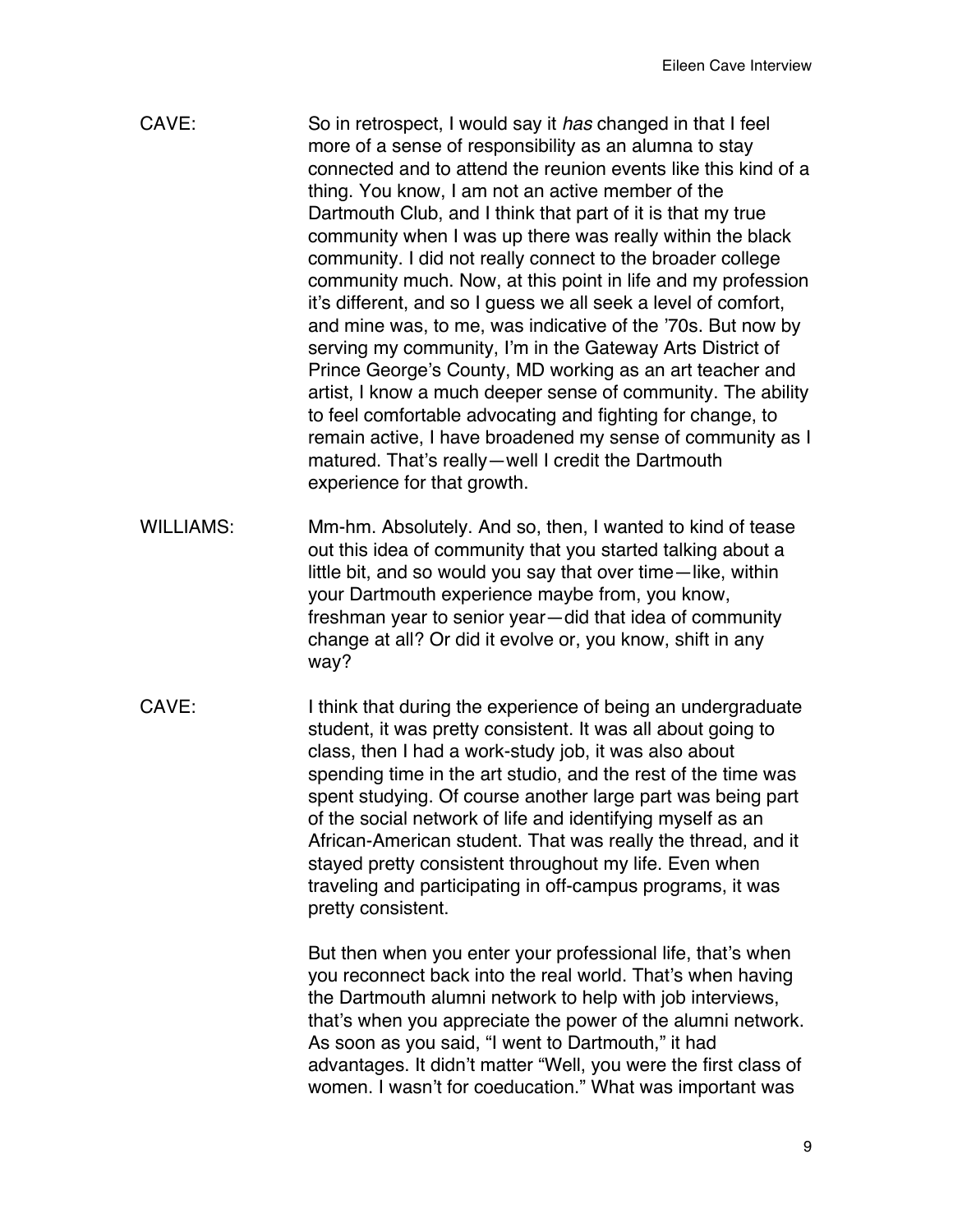that, "You went to Dartmouth. I'll help you get the interview." When I was looking to get into advertising at one point, I used the alumni network to make connections, so— I learned about the power of the network, early in my career.

- WILLIAMS: Mhm. So, did you ever feel, you know, in some ways, that you fit into Dartmouth or you didn't fit in? Or, I don't know if you—
- CAVE: Well, I guess I really didn't look at in those terms—and as I talk to people in retrospect who've said they felt on the outside at times—or may have had a negative experience. My memories were positive overall—I don't know if it was because I was 16 and I was away excited to be far away from home and on my own. But I felt—part of the community I identified with up at Dartmouth, I always felt comfortable. I felt I had the resources and support that I needed. And I also think that the faculty staff and advisers—like Joan and Berky Nelson at that time that were up there, the Smiths, and the Hills were there, also. I think, that our class felt enough of a sense of family within the black community. Also Nels [Armstrong] and the others that were actually the college counselors—we had the support we needed to do well academically and socially, I think, and the vigilance to make sure we were staying on the path to succeed. They helped me to stay focused on the academics. So that was also a sense of having parents away from home.
- WILLIAMS: Ahh. Okay.

So could you talk a little bit about the counselor role? It's not something that we really have now, so I don't know if you could explain kind of how it worked.

CAVE: Sure. Well, through the admissions office staff they had recruited—and I don't know if it was just by pure luck or a reflection of the times, but we had the kinds of black faculty, staff, and administrators that really cared about what was happening in the community. They were aware of the challenges that we were experiencing when women were recruited to join an all-male population. They also had a sense if your academics were getting a little shaky or if there was something you needed to take care of, you always felt that they knew what was going on, and they would pull you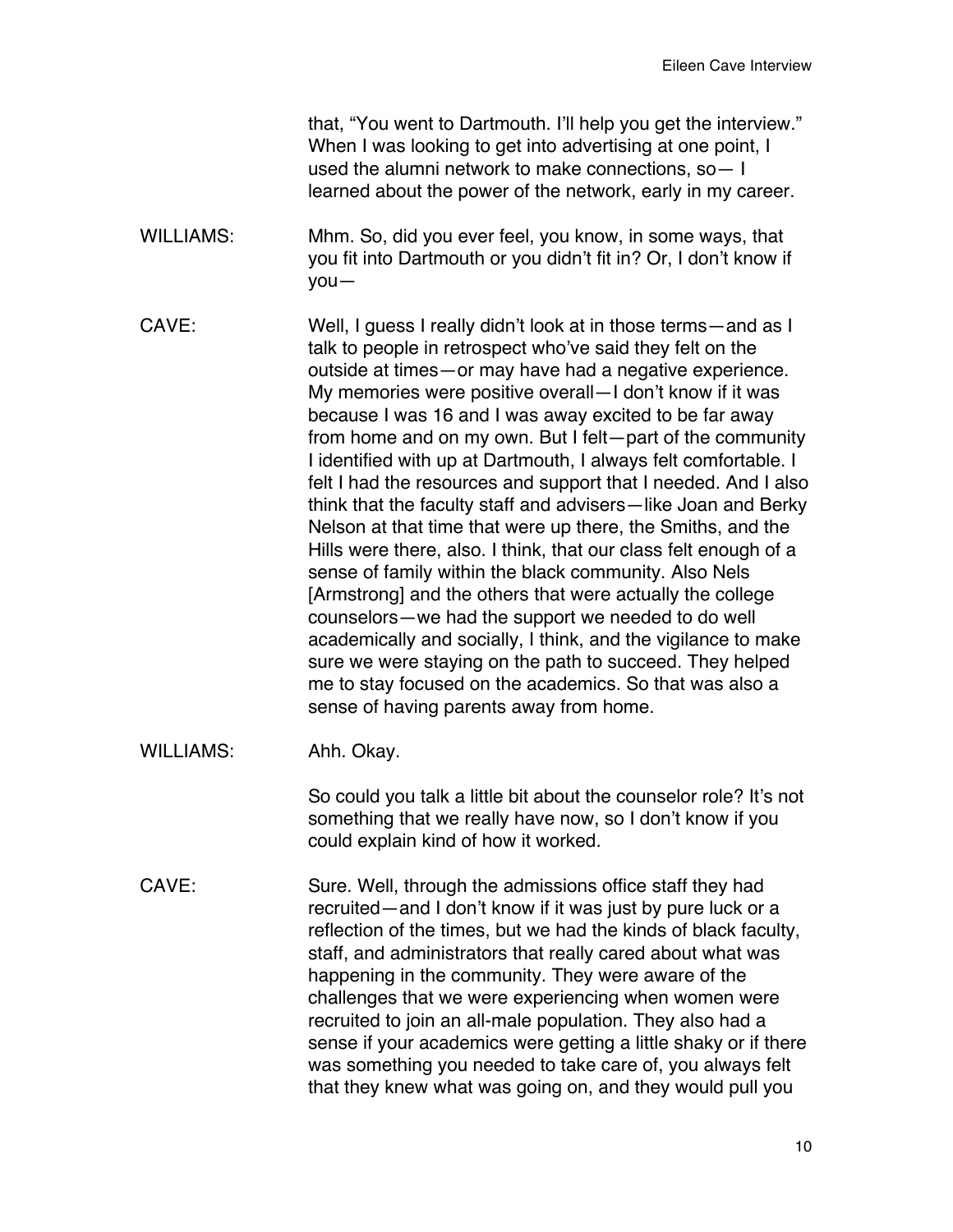aside and let you know— "You might need to handle this now" or "You need to be aware of how this is being perceived."

I remember one time one of them contacted my mom to come up when one of my grades was getting a little shaky. It was Charlie Simmons; and when I think about him, —I really appreciate that there was a deep and sincere level of support, and I wonder if it's there now, you know? Or was it just the feeling of the '70s, that because of solidarity our people looked out for one another.

- WILLIAMS: Right, right.
- CAVE: You know, while there were all kinds of other things happening around me, I always felt that support, so I did feel connected and not as an outsider.
- WILLIAMS: So, then, were there ways that you would be able to kind of—if you were able to kind of characterize who *was* an outsider—
- CAVE: Mhmm.
- WILLIAMS: — what were the characteristics of a person like that?
- CAVE: Well, you know, that's an interesting question. I don't know that I perceived of anybody as an outsider. I know that there were black students up there that clearly did not identify with the black community, but they might seem as an outsider to me because of how they chose their associations when they were in the general population, but they were happy where *they* were [chuckles], so—you really didn't pay attention to who made different choices because you just had so much to do and engage in. There were, numerous cultural activities, the programs at the Hopkins Center, so there was always something entertaining to do. There was always something to enjoy doing. But because of "the booking" that you had to take care of, I don't think I really thought of it as, *Who's an outsider? Who's not fitting?* Because—particularly with the ten to one ratio of men to women, I always had folks who, wanted to talk, reach out—you know, the whole social thing. So I don't think that was really an issue I focused on much.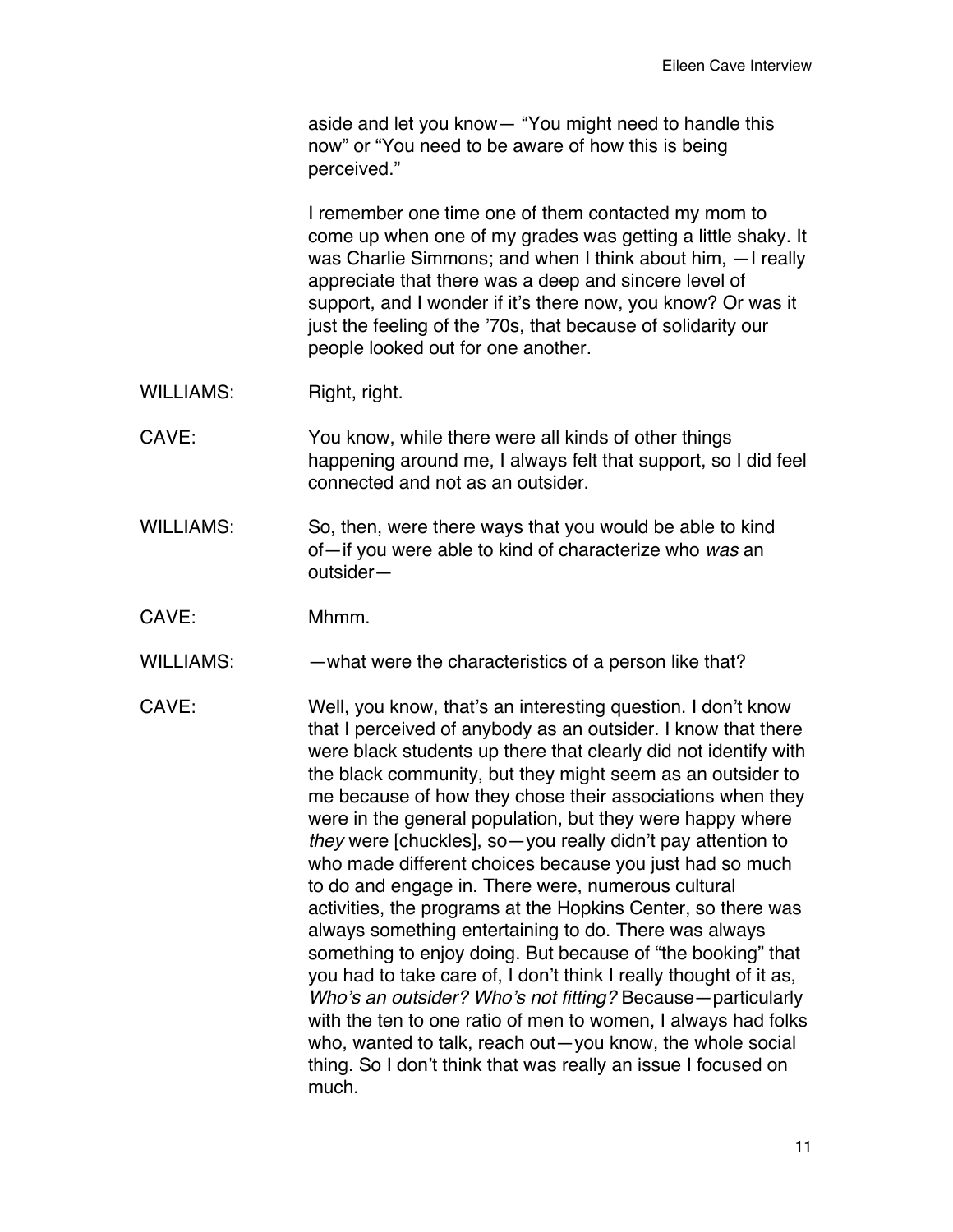WILLIAMS: Yeah, yeah. Interesting.

Well, were there things about your undergraduate experience that you would say really left a lasting impact in your experience after Dartmouth?

CAVE: Let me see. I think—ooh. I would probably say when I went off campus and went out to UCSD for the term. I never really thought of, *Well, where would I settle after Dartmouth?* I just figured, *I'll either go back to New York* or whatever. I spent my fall term in California, and spent my winter and spring terms in Chicago during my senior year. So the question of where my next home would be was where new opportunities or interests would take me. I think I was more open to not thinking my only option was to rerun to New York after that.

> I didn't attend any of the study abroad programs while I was at Dartmouth, and that was always something that I regretted not doing, but my interests were triggered enough so that then when I was making career choices, I worked for both United Airlines and US Airways in marketing. So for many years I travelled the world for a dollar ninety-nine.

- WILLIAMS: Wow.
- CAVE: You know, and that was a phenomenal 13 years of just doing that, and then I went to work for a travel management corporation in Washington, DC after leaving the airline industry. I enjoyed travelling the world and my artwork captures these experiences of staying in four-star hotels, dealing with the corporate travel management industry—I loved it. I think that Dartmouth—even though I physically didn't go overseas in any of the student programs, made me curious to see the world and enjoy it. Getting that sense for adventure—that was something I attributed to Dartmouth broadening my horizons.
- WILLIAMS: Yeah. Absolutely.

So in what ways would you say that the Dartmouth community has changed since your time there?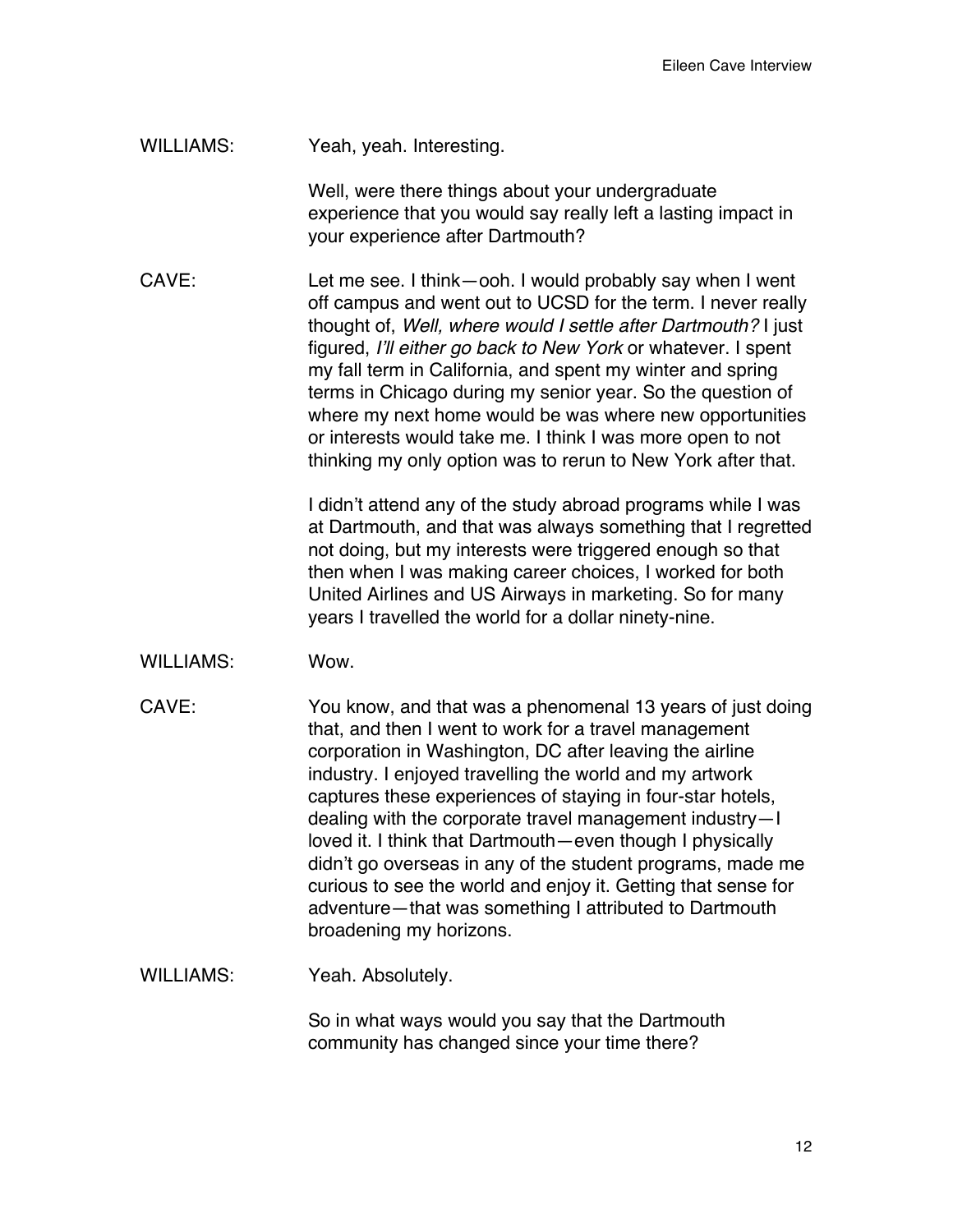| Well, I think clearly change or what the community is now, is<br>a reflection of what the younger generation today is dealing |
|-------------------------------------------------------------------------------------------------------------------------------|
| with. When I went up there this past October for the 40 <sup>th</sup>                                                         |
| reunion, I looked at it to see where these kids are at now.                                                                   |
| what were they experiencing, and having my own children in                                                                    |
| that approximate age group-it's an age where technology,                                                                      |
| social networking and just being connected to things, almost                                                                  |
| to a fault, is — it takes the place of and the value away from                                                                |
| the importance we placed on physical relationships, of being<br>and doing things interacting in the presence of one another.  |
|                                                                                                                               |

I mean, I'm freaked out when I see young people sitting in a room with their telephone in their hand, texting, maybe even texting people in the room they are in or people somewhere else, where we would be enjoying, engaging, talking, circulating or whatever with one another, eye-to-eye. And so I'm not sure that's a great thing or a good thing, but it is the point at which the sense of community of combined with technology and communications is at; this is the place where we live now. So I think that as a community—Dartmouth is always going to reflect the current times and all the good and the bad that comes with it.

WILLIAMS: Mm-hm, mm-hm.

So, then, have those changes kind of altered your relationship to Dartmouth in any way?

CAVE: I think it's now easier to stay connected as an alumni and be more aware of what's happening up there on the campus, to get an ongoing sense of what's going on up there. The information that we get on the website—and the connection to the alumni network who have really been engaged in the organizations and the formal clubs and the social structure that exists—you can get as much information as you want. You can choose your comfort level of being engaged. And mine has gone up and down. And it's back up again, because at this stage in my life, I look at it and think: *Okay, now it's time for you to give back. Now it's time for you to be a mentor. Now it's time for you to make sure your children are placed in their path and their life is launched.* And I think from that perspective, my role has changed, so therefore my relationship to Dartmouth has changed.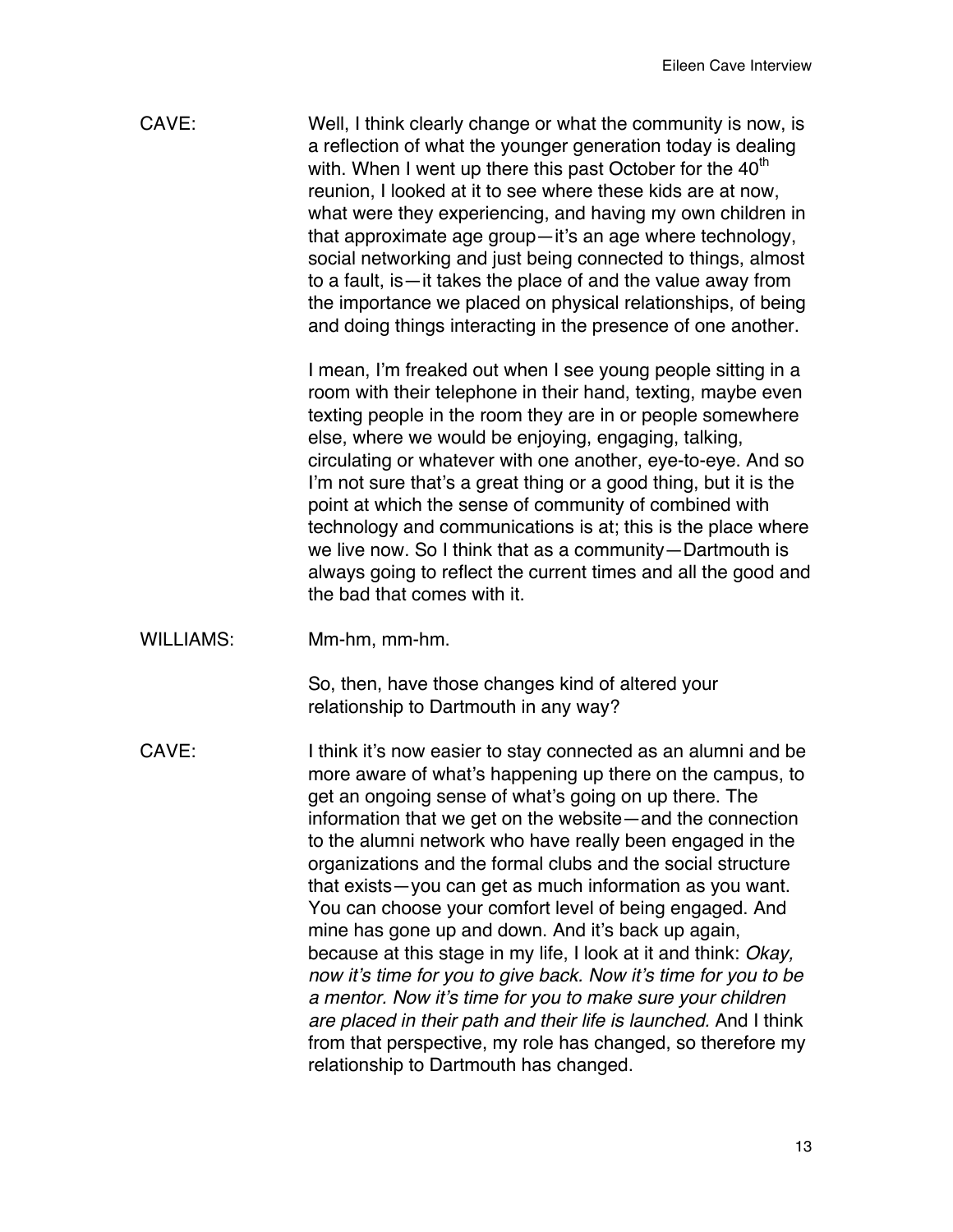WILLIAMS: Mm-hm, mm-hm. That makes a lot of sense. It makes a lot of sense.

I wanted to ask just a few questions—

- CAVE: Sure.
- WILLIAMS: — kind of focusing—well, this is interesting because I wanted to make some questions that focused a little more specifically on the black experience, but essentially that was how you characterized your experience.
- CAVE: Right.

WILLIAMS: So, I think a lot of these-you might have already talked about them, but there were a few I wanted to highlight.

- CAVE: Sure.
- WILLIAMS: And one of them was: Were there any momentous historical events that shaped your time at Dartmouth and your experience at Dartmouth?
- CAVE: Well, as an undergraduate, I remember Nixon resigning. I remember the national politics that were going on in the world. I remember when the whole issue of divesting from South Africa became part of what the black alumni were focusing on, and that became a very contentious and major issue.

So I think that those kinds of things, business issues that are part of your educational institution, also become part of your life and your sense of community, and not necessarily by choice. So the place where you decide to get your education is never as simple as you think it is. It's also about what *that*  institution is doing, it's ideals and its operations. It's complex and includes more than what that institution's commitment is to its community, it's also finding out how it's tied to corporate America and to the world—it's all interrelated.

WILLIAMS: Right.

CAVE: And I think that those issues became very prevalent in the '70s that had that sense of consciousness. It included what's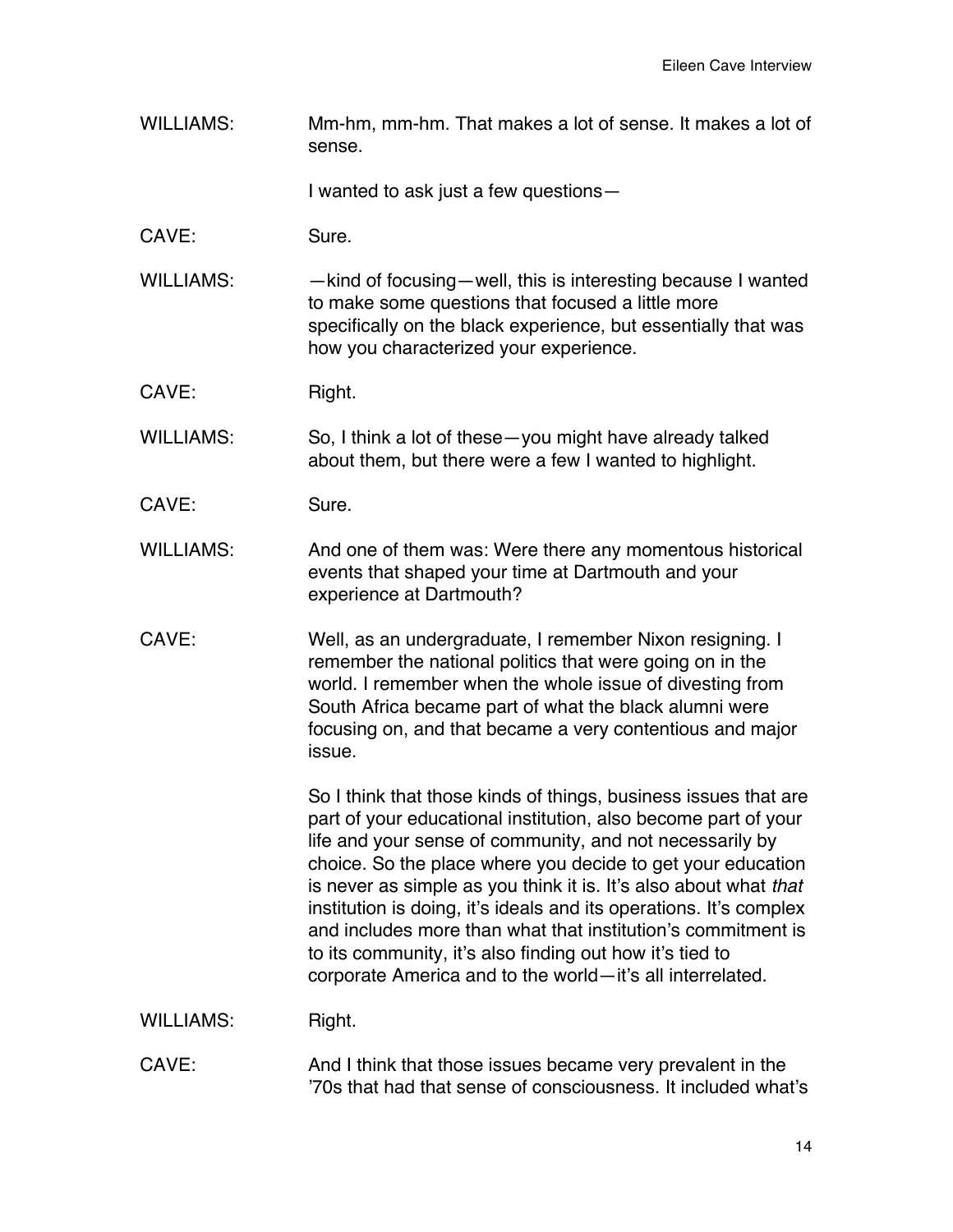happening in the paper and across the country and across the world that was still impacting me, as I was walking across campus to going to class.

- WILLIAMS: Mhm, mhm. How would you say the community reacted then to those types of things? I mean, you talk a little bit about the South Africa divestment and the kind of tension with the alumni groups. I don't know if you could explain a little bit more about—
- CAVE: Well, I think that as an organization, BADA was just growing and we were all still coping with the addition of sisters taking their place and finding our own voices within an all-male organization. There were parallels to what was happening in society, I think as the black power movement went through *its* changes—we also had a range of personalities and different leadership styles emerging and evolving. You had all these things that were happening. They all shaped us. So I look at it, and I say that it influenced me to the standpoint of seeing the need to always find my voice, to always be vocal in a meaningful way, to stand for something, to advocate for something, to fight for something that benefits my community.
- WILLIAMS: Right, right.

So, then, just closing off—and then we have, like, a nice little five minutes or so of time—

- CAVE: Okay.
- WILLIAMS: Well, I mean, we're doing well. We're doing great. Would you say that you felt successful at Dartmouth?
- CAVE: Yes, I feel I am successful in my major subject area of study, successful with what I have accomplished in the visual arts and as an arts educator. I mean, it was interesting this weekend when people started sharing, "I've got one of your originals." Or, "I've got some of your artwork" that, because in 40 years I've forgotten who has what. But I would say successful academically? Perhaps not in terms of feeling that I was prepared or understood how to consider graduate school relative to career options. I think that might have been one of the areas that I didn't necessarily feel I did my best—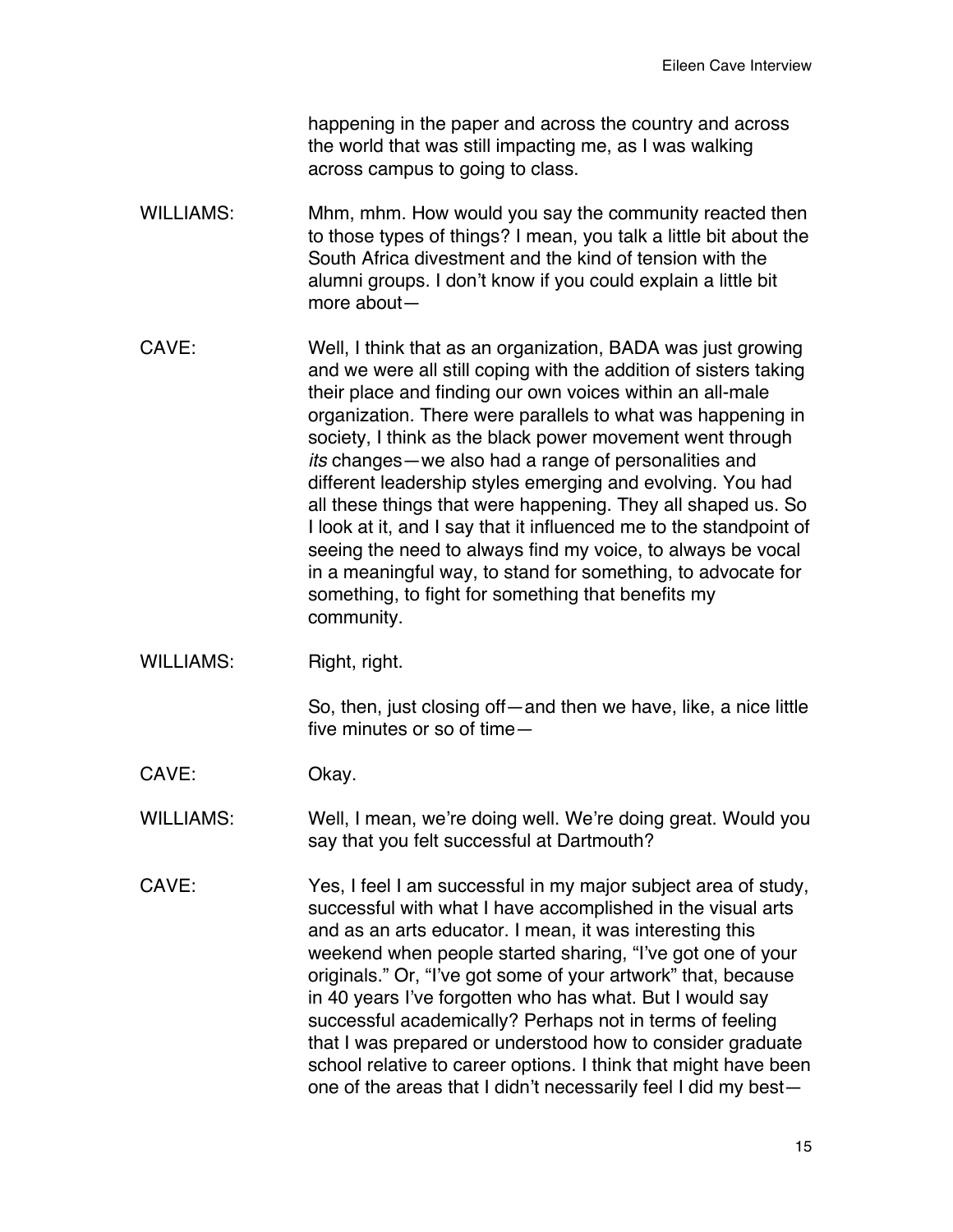but at that stage I didn't reach out and go after the resources that the college made available.

Once I got out, I thought *Really what do I want to do now?* And then I was 19, so I—and I didn't want to go to graduate school at the time, and so I felt still the need to wander and to explore what was out there, and so from that standpoint, I would say I found my path eventually—and there were people that I went through school with—who knew exactly what they wanted to do since the first day. "I'm going to med school" or "I'm going to law school." And I admired that because I just wasn't sure at the time I graduated.

- WILLIAMS: Right, right. How did you resolve that?
- CAVE: Well, I wound up after my Dartmouth internship finding a graphics designer job working for a credit union in Chicago, that led to me working for United Airlines. It was a great career choice because although I was in marketing, I was responsible for managing the promotional advertising agencies and managing creative projects. So I was able to use the arts—my artistic skill. That right-brain skill always served me well in the corporations because I managed the business issues that the creative groups dealt with, but I also saw solutions through the eyes of an artist. So whenever they would say, "Well, we can't get this back by Tuesday,"— I'd be able to say, "Yes, you can." You know, that was my competitive edge. And then they also appreciated the fact that although I was creative, I didn't try to do their job.
- WILLIAMS: Uh-huh. Uh-huh.
- CAVE: And so these were the numerous periods of success that I enjoyed, and I changed careers often. After working for the airlines I was an aviation consultant doing master airport art program planning and producing aviation publications for the FAA in DC. I always have felt that what Dartmouth prepares you to do best is making good choices. Make sure you're prepared for it: What additional training, professional development do you need? Go for it; engage it. And then if you decide you want to do something else, be prepared to go in that new different direction.